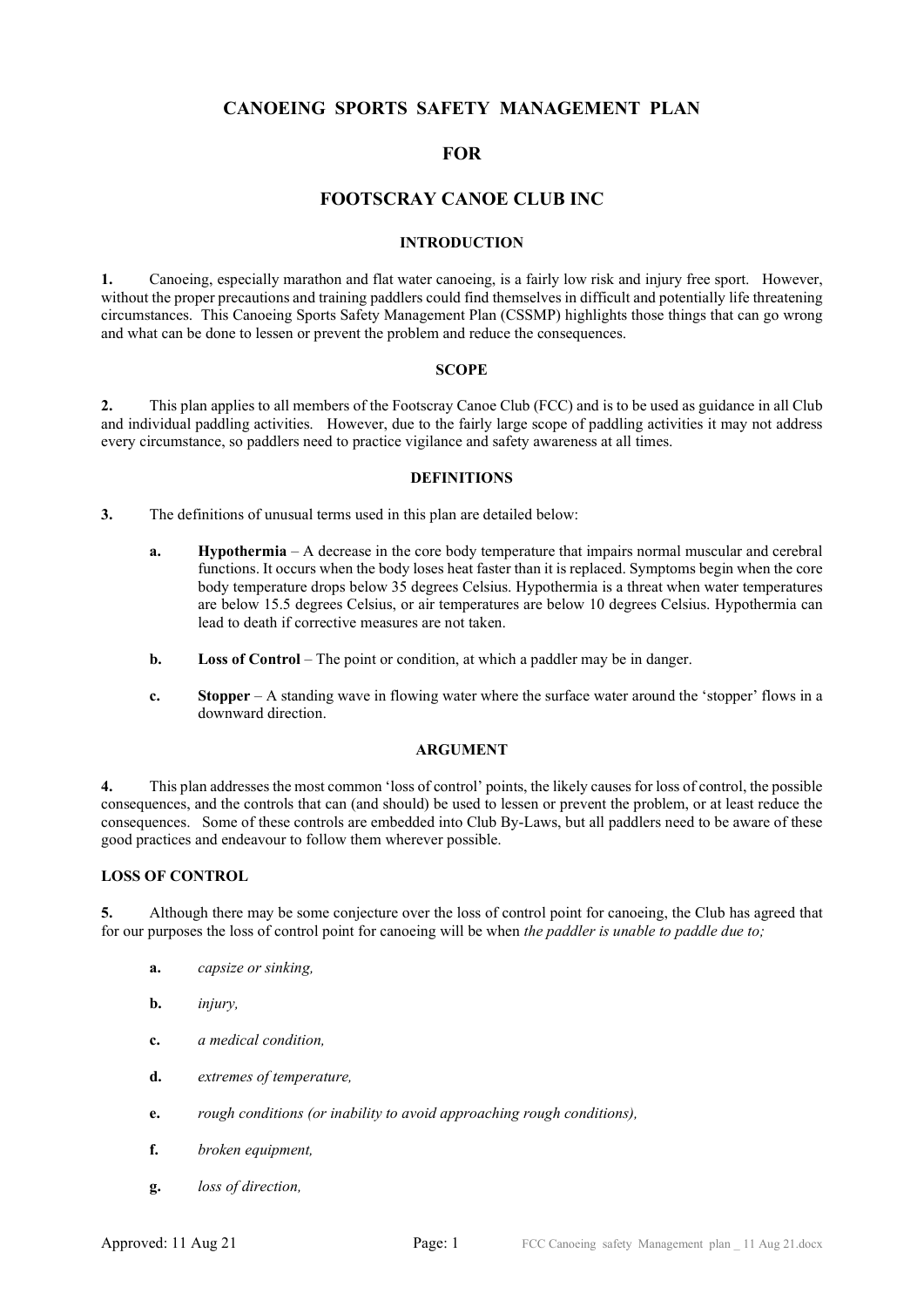- h. lack of drinking water, or
- i. tiredness.

6. While the paddler is able to paddle and stay on top of the water, through proper training and preparedness they should be able to remain relatively safe. Of the loss of control conditions, the most common by far is capsizing. Balance and paddling technique are deemed to be the most important paddling skills required.

## CAUSE AND CONSEQUENCES

7. The causes that can lead to a loss of control and the potential consequences are depicted in Annex A. Causes will not always lead to a loss of control, and the most common consequences of a loss of control is the paddler getting wet and swimming to shore or effecting a self rescue.

#### RISK ASSESSMENT

8. In order to determine risk, the Club will use the risk assessment matrix in Annex B. This matrix is based on the Australian Standard AS/NZS 4360, and a similar one is used by Parks Victoria in safety risk assessments for water activity based events. The aim is to identify high risk activities and implement safety and management controls to reduce these risks to an acceptable level. Anything below (or at) a safety risk level of 4 is considered to be acceptable. Risk levels above that will require positive action from the Club and Club members.

## INITIAL RISK ASSESSMENT

9. It would be virtually impossible to adequately assess any (and all) combinations of causes, loss of control and consequences without applying the safety and management controls. Risks could fall anywhere between 1 and 25. Therefore for simplicity an initial risk assessment has not been conducted. Instead, FCC has automatically incorporated pre and post controls, most of which are common sense measures anyway.

#### CONTROL MEASURES

10. In Annex A, for each of the causes listed, a corresponding pre-control has been listed against it. Similarly, for each of the loss of control condition listed, a corresponding post-control has also been listed in Annex A. Most of these controls are basic and common sense for someone with paddling experience, however they may not be as obvious to beginners or when a new canoeing discipline is undertaken.

#### Pre-Controls

11. The most important pre-controls are pre-screening, training and experience in all aspects of canoeing.

12. Pre-screening. Pre-screening is necessary to make sure that paddlers have the necessary skills, health and physical abilities to undertake canoeing in general and the particular type of canoeing activity planned. Prescreening should address the following as a minimum:

- a. Ability to swim all paddlers must be able to swim. (This is not a Paddle Australia requirement, but it is considered essential by the FCC.)
- b. No medical condition that could suddenly or quickly render a paddler incapable of paddling or retaining balance, unless a medical practitioner's clearance can be obtained by the paddler for the condition, and additional controls put in place to cope with any medical event, eg always wear a noninflating type, Personal Floatation Device or life jacket (PFD), only paddle doubles or with someone else, etc.
- c. No physical or mental condition that would inhibit a paddler's ability to save themselves, unless a clearance from an appropriate medical practitioner or advisor is obtained by the paddler and additional controls put in place to cope with the inability, eg always wear a non-inflating type PFD, only paddle doubles, only paddle on calm days and close to shore etc.
- d. All paddlers must wear a PFD at all times while paddling (a Victoria Maritime requirement).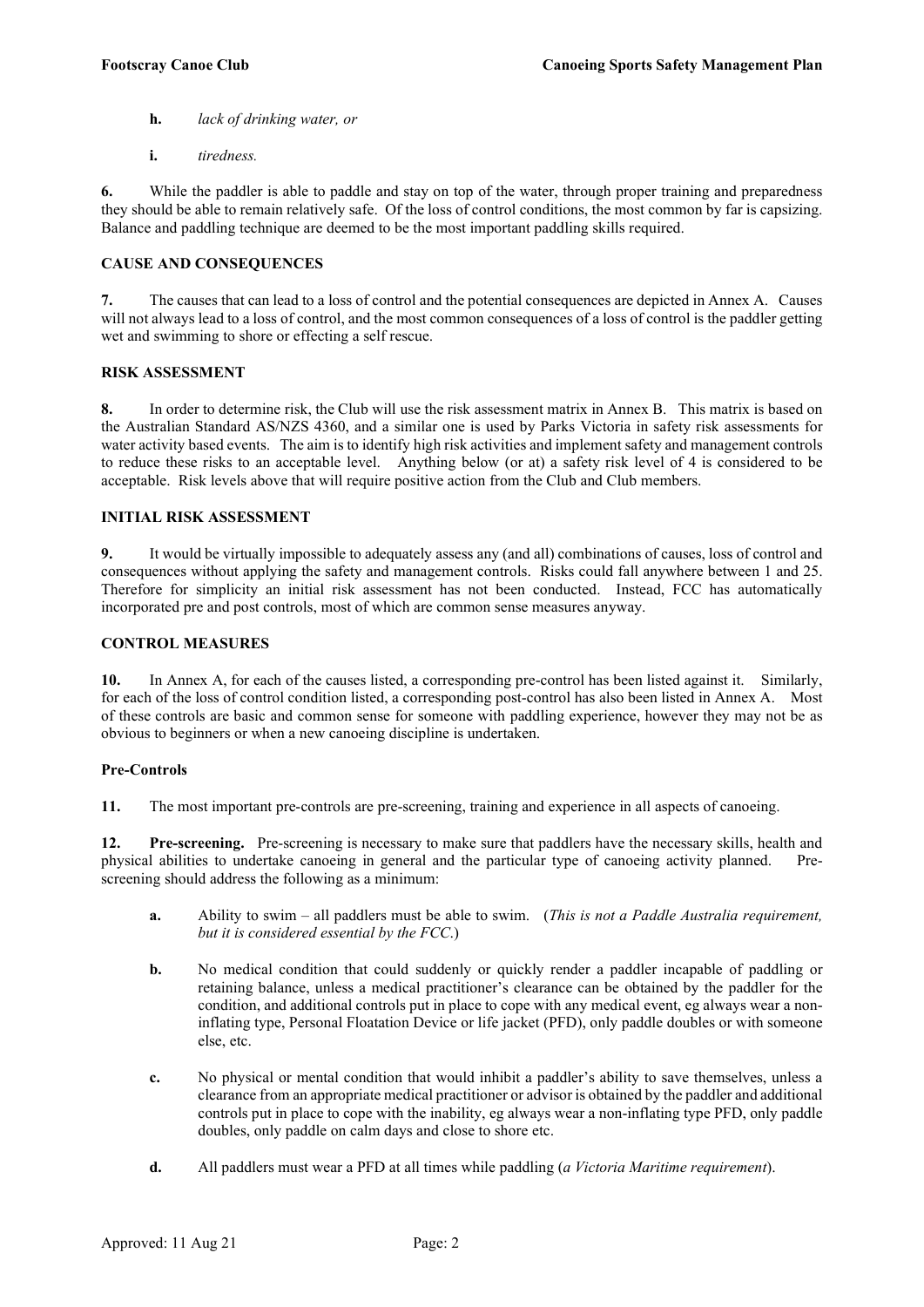13. Training. Training is essential for all paddlers and especially beginners. Beginners need training and coaching to learn how to paddle safely and without injury and also on how to look after and check their equipment. They also need to learn how to identify and avoid dangerous situations. More experienced paddlers also need to train regularly to maintain their skill and fitness levels.

14. Initial Training. Initial training needs to address:

- a. Paddling technique,
- **b.** Safety equipment requirements and checks,
- c. Water way rules,
- d. Boat and paddle handling, cleaning and maintenance,
- e. Boat entry and exit,
- f. Steering,
- g. Capsize and recovery,
- h. What to do if experiencing paddling difficulties,
- i. Protection from the elements,
- j. Reading weather and water conditions, eg don't going paddling if there are thunderstorms close by or predicted,
- k. Planning for paddling outing,
- l. Hazard identification and on-going vigilance, eg broken glass in grass, cyclists going past the club, fish hooks on the pontoon, sharp rocks, barnacles, fishermen, rowers and other water way users,
- m. Club constitution and By-Laws, and
- n. Membership and insurance requirements (all club paddlers must be registered and insured with Paddle Australia).
- 15. Pre-checks. Before going paddling a paddler should:
	- a. Let someone know where they are going and for how long;
	- b. Plan their paddling excursion, taking into account, water and weather conditions, expected duration, possible withdrawal points, and personal needs;
	- c. Make sure that their paddling skill and fitness level is adequate for the paddling conditions to be encountered, (A paddler should never embark on a demanding paddling excursion unless they have properly trained and prepared themselves for the likely conditions to be encountered.);
	- d. Make sure that the boat has floatation and that it and all other equipment is serviceable;
	- e. Make sure they wear their PFD at all times when on the water.
	- f. Make sure that they have the appropriate clothing and protection against heat, sun and cold;
	- g. Make sure they have enough food and water for the excursion;
	- h. Take a repair kit if appropriate;
	- i. Paddle with others wherever possible unless it is safe not to; and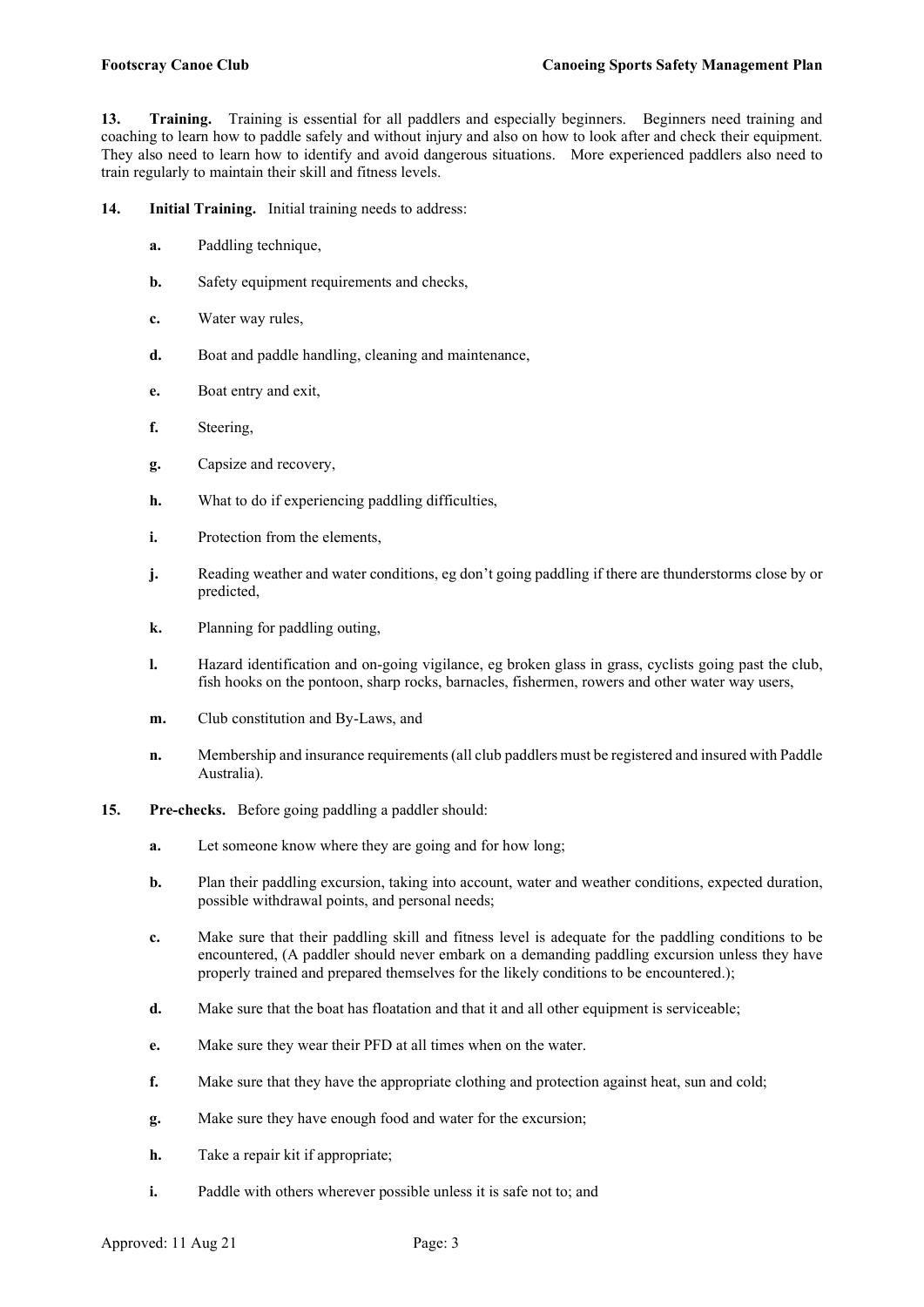**j.** Stretch and warm up before commencing, and stretch/cool down post paddle.

16. Application of Training and Experience. Once the paddler has received this pre-screening and initial training, it is really up to the paddler to implement this training and gradually increase their paddling skills and knowledge.

## Post-Controls

17. For the purposes of this CSSMP, the loss of control point is when a paddler is unable to continue to paddle for some reason. Depending on the reason for the loss of control, a paddler can do a number of things to eliminate or reduce any risks. All of these actions should have been addressed through previous training and experience. The following points address some of the most probable actions to take due to a loss of control condition.

18. Capsize. Capsize is the most common loss of control conditions, and one that is often encountered by beginners. If you capsize:

- a. Stay with the boat and paddle unless it is not safe to do so;
- b. Seek assistance if needed;

# **CAUTION**

 You could be crushed by your water-logged boat if you got trapped between it and some obstacle in flowing water.

c. If in flowing water stay on the upstream side of your boat and swim with your feet up near the surface.

## **CAUTION**

 If you swim with your feet down in flowing water, even fairly slow flowing water, and you encounter a snag, you could be pulled under the snag even if you are wearing a PFD. With luck you will pop up on the other side, but you could get stuck under the snag. It is better to pull yourself over the top as quickly as you can.

- d. If you are in flowing water, swim with your feet near the surface, and if you encounter any obstacles (eg snags) pull yourself over the top of them very quickly and keep your body and feet as near to the surface as you can;
- e. If you are in rapids and get caught in a stopper, and you cannot reach the surface or get out of the stopper, you will have to swim down to get out of the circulatory current keeping you in the stopper;
- f. Swim your boat (and paddle) to shore, or if appropriate (eg sea kayaks or when kayaking a long way from a safe re-entry point), prepare the boat for a deep water entry and re-enter boat;
- g. When approaching the shore/bank to empty your boat, be wary of snags and sharp objects on the bottom;
- h. When emptying your boat, be sure to let the water flow out of the boat before attempting to lift it out of the water; and
- i. Make sure that your boat and paddling equipment is secure and serviceable before getting back into the boat.

19. Injury. If you are injured and unable to paddle, (or can only paddle with difficulty), rest, slow down or stop paddling and get off the water. You should seek assistance if necessary. Furthermore, if your injury was caused through paddling, you should seek advice on your paddling style or equipment to see if you can make appropriate changes to avoid a recurrence.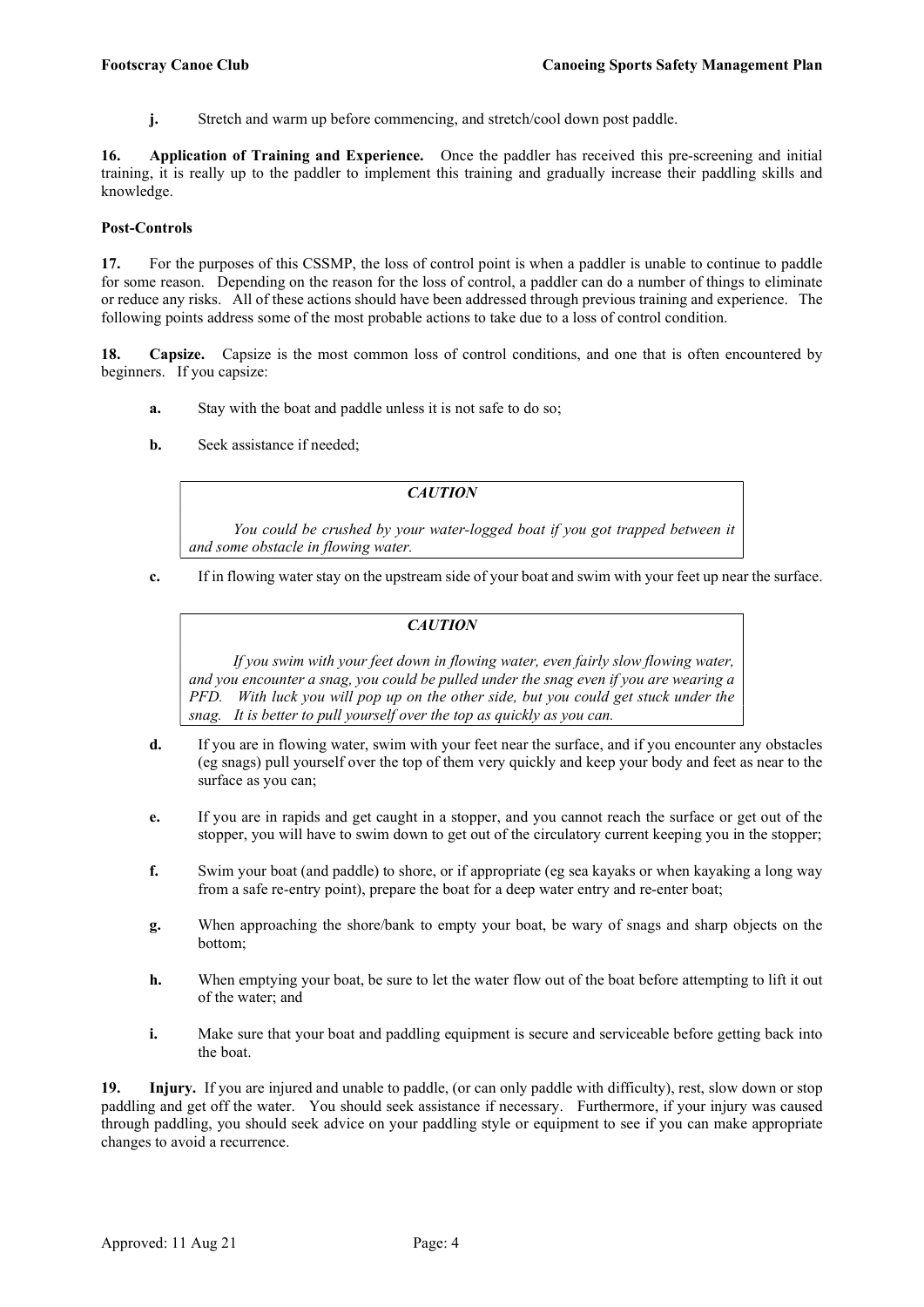20. Medical Condition. If you have a medical condition that prevents you from paddling or makes it difficult to paddle, stop paddling immediately, or slow down and rest as soon as it is safe to do so. Seek assistance and get off the water as soon as possible. Seek medical advice before paddling again.

21. Extremes of Temperature. If it is getting too hot, drink more water, splash yourself, cover up or get out of the sun. If necessary, stop paddling and get off the water. Be wary of heat exhaustion and hyperthermia. If it is getting too cold, put on more warm clothing including your PFD, stay out of the wind as much as possible, or stop, get off the water and put on dry and warm clothing. Be wary of hypothermia, and if hypothermia is suspected, seek help immediately, try to get as warm as possible, keep moving and stay awake until your body temperature comes back to normal.

22. Rough Conditions. If conditions are too rough, or likely to get too rough, get out of the weather and off the water as soon as possible. Ensure your PFD is properly fitted. Seek assistance if needed, and stay together until everyone is out of the rough conditions. If you are caught out in bad conditions, and cannot take shelter, it may be safer to keep the boat head-on, or close to head-on, to any large waves to lessen the likelihood of capsize. If a thunderstorm is approaching get off the water as soon as possible.

23. Broken Equipment. If you break a paddle or any part of the boat or equipment, you will need to get off the water and carry out repairs. Seek assistance if needed.

24. Loss of Direction. If you are lost, stop and seek assistance if possible. You should also back track (where possible) until you get your bearings again, look for landmarks.

25. Tiredness. If you are tired, rest, slow down or if possible, stop and get off the water. Seek assistance if necessary. Keep warm if cold, and if hypothermia is suspected, seek help immediately, try to get as warm as possible, keep moving and do not sleep until body temperature returns to normal.

# FINAL RISK ASSESSMENT

26. Pre-screening and initial training will reduce the likelihood of some loss of control conditions for novices. However, with the correct selection of canoe, water conditions, supervision and short paddling times, novice paddlers are only likely to 'lose control' due to capsize, and this is only likely to result in them getting wet and swimming to shore or getting help to recover and get back in their canoe. After one or two initial paddling sessions, most novice paddlers should know enough of the basics to continue and advance at their own pace with only occasional supervision, or as requested. As a new paddler gains further experience and skill, they will be able to incrementally extend their paddling duration, cope with more demanding conditions, and even try higher skill craft. A paddler should never embark on a demanding paddling excursion unless they have properly trained and prepared themselves for the conditions likely to be encountered.

27. Through pre-screening, training and pre-checks an experienced paddler will significantly reduce the likelihood of being unable to paddle due to any of the loss of control conditions identified at para 5. If for any unforeseen reason a paddler does lose control due to one of the conditions identified at para 5, then experience and understanding on how to cope with the situation should reduce the consequences to very minor or insignificant except for very rare occurrences. Capsize or broken equipment are still the most likely loss of control conditions for an experienced paddler, and in most cases the paddler is not likely to be in any serious danger.

28. From the Cause and Consequence model shown in Annex A, and after the pre and post controls have been applied, all of the Minor, Moderate, Major and Catastrophic consequences have been reduced to risk factors of between 2 and 5, because they will only rarely occur. That is, low risk (1-4) except for moderate risk (5) where multiple deaths may (rarely) be the consequence. Similarly, all of the Insignificant consequences have been rated between 1 and 5, with moderate risk (5) only likely to occur where the paddler's skill level is very low for the craft and conditions. For example, a novice learning to paddle, a paddler learning to paddle a higher skilled craft like a K1, or a paddler learning to take on more demanding paddling conditions like white water.

29. The Cause and Consequence modelling and risk assessment have emphasised the need for paddler initial training and education, and the need to take great care:

- a. with Novices;
- b. whenever a paddler's skill level does not match the craft or conditions; and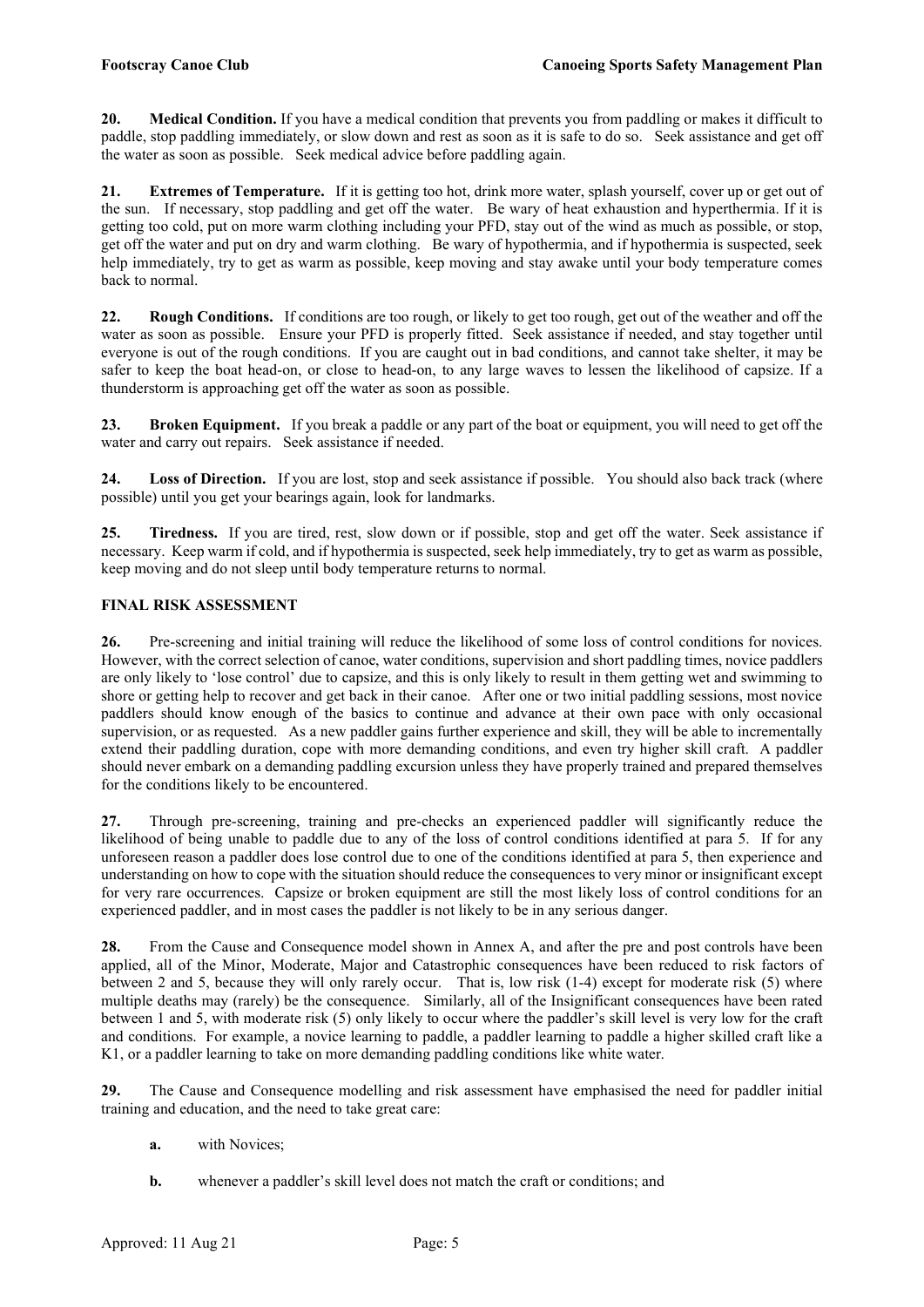c. when large groups of paddlers are involved.

## OUTCOMES FOR CLUB RULES

- 30. As a result of this CSSMP, the FCC needs to ensure that:
	- a. all Club members undergo an initial pre-screening check as described at para 12, and that all paddlers are made aware that they must wear a PFD at all times while canoeing;
	- b. novice or inexperienced/unskilled paddlers are identified and given initial training covering the requirements defined at para 14;
	- c. all Club paddlers are aware of the requirement to conduct pre-checks in accordance with para 15 before every paddle; and
	- d. all Club members are aware of the basic safety guidance outlined in paragraphs 17 to 25.

#### Annexes:

- A. Cause and Consequence Model
- B. FCC Safety Risk Assessment matrix.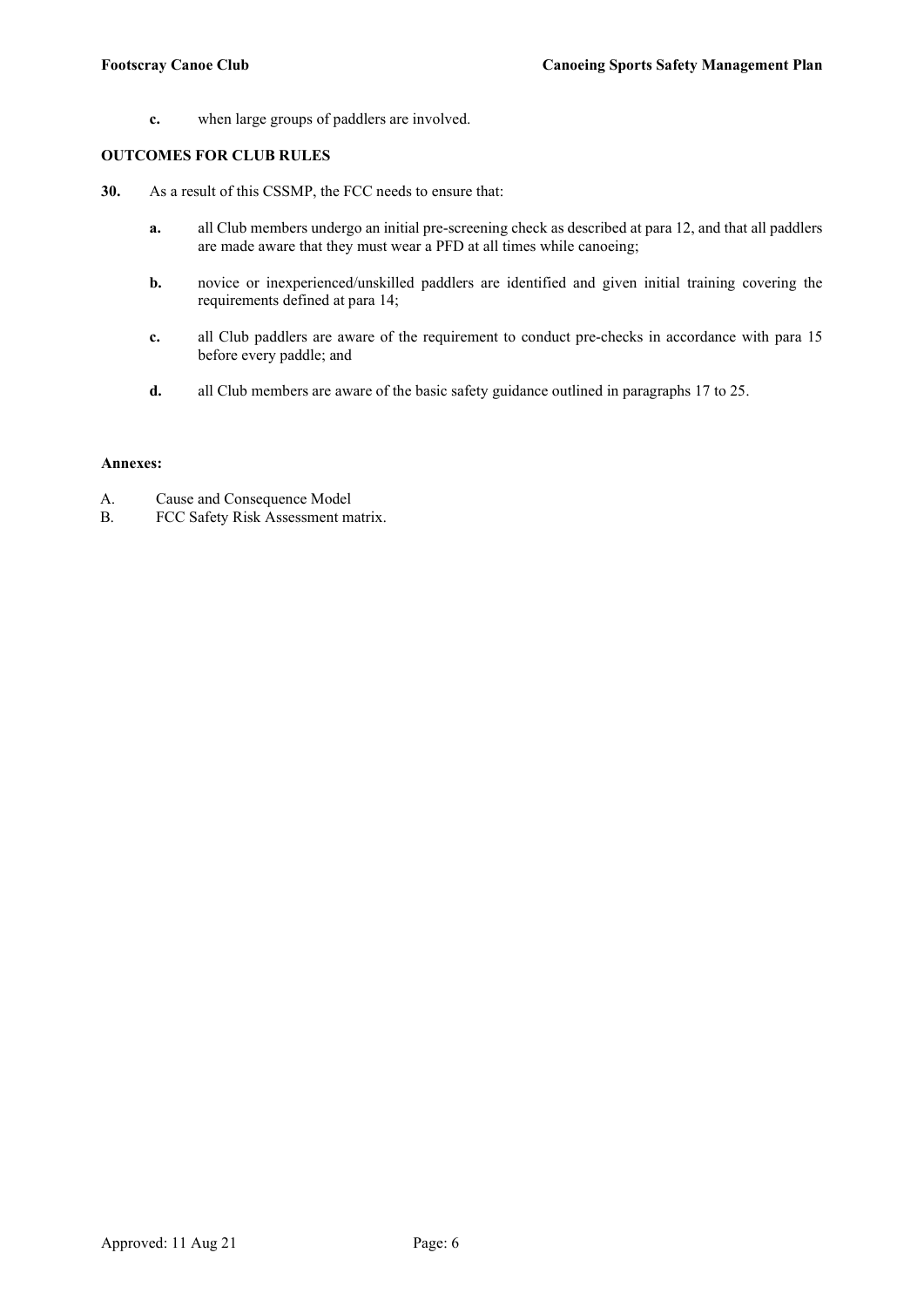